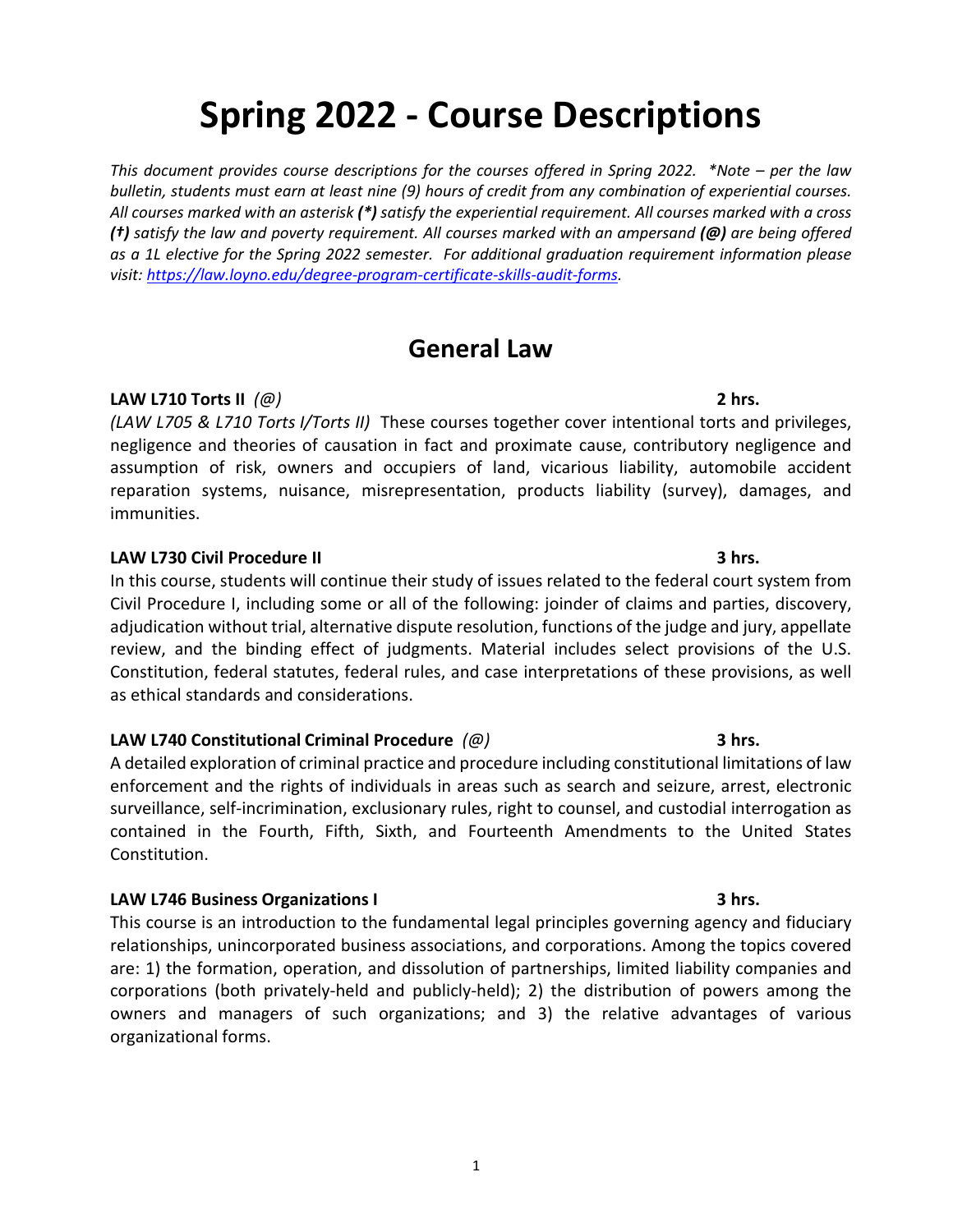### **LAW L765 Lawyering II** *(\*)* **3 hrs**.

This course builds on Lawyering I in teaching legal document drafting skills and problem-solving techniques. A significant portion of the course will be devoted to the preparation of an appellate brief and the oral argument of the case on appeal. Completion of the prescribed brief and participation in oral arguments are mandatory requirements. Students completing the course earn three experiential learning credits.

*Prerequisite: LAW L715 Lawyering I*

### **LAW L766 Principles of Legal Analysis 3 hrs.**

Intensive instruction in legal methodology and analysis through more individualized instruction than generally provided in most law school courses and in coordination with other first year courses, working with problems and issues raised by first year courses (civil procedure, contracts, torts, criminal law, or property). Students will complete numerous written exercises that will provide the basis for evaluating their current performance and prescribing goals and methods of improvement. Enrollment in this course will be capped at 25 students per section to all faculty teaching this course to give the expected intensive feedback on the individual writtenexercises.

### **LAW L770 Lawyering III (Ethics)** *(@)* **3 hrs.**

This course concerns the professional and ethical activities and duties of the lawyer. The course includes a study of the history and traditions of the legal profession, including the concept of selfdiscipline and the model rules of professional responsibility. It also examines the impact of ethics and tradition on the practice of the lawyer.

*\*Note: Lawyering II is NOT a prerequisite for this course. Students interested in participating in Clinical Seminar are advised they will need to have completed Lawyering III prior to starting Clinical Seminar.*

### **General Law Electives (LAW)**

### **LAW L781 Law and Poverty** *(† @)* **2 hrs.**

This course provides an introduction to the detrimental effects of poverty on society and poor people. It includes a treatment of the history of institutional response to the needs of the economically disadvantaged in the western world. It involves a critical examination of the legal system's response to the economic, social, and human problems of poverty, particularly in the fields of social security, welfare, unemployment, and worker's compensation. Special treatment is given to legislative and judicial initiatives in alleviating poverty as it burdens the family, women, and minorities. Students completing this course satisfy the Law and Poverty Requirement.

### **LAW L782 Law and Poverty Seminar: Social Justice** *(† @)* **2 hrs.**

Some people come to law school hoping they will learn how to use the tools of law to transform and restructure the world in order to make our world a more just place. This course is designed to introduce students to the ways in which lawyers committed to social justice engage with communities, individual clients, social and political causes and legal systems to help effect social change. In the course, we will examine different models of social justice lawyering, including direct representation of people in civil and criminal courts, impact litigation, policy and legislative advocacy, lawyering with and against the government, movement lawyering and more to show the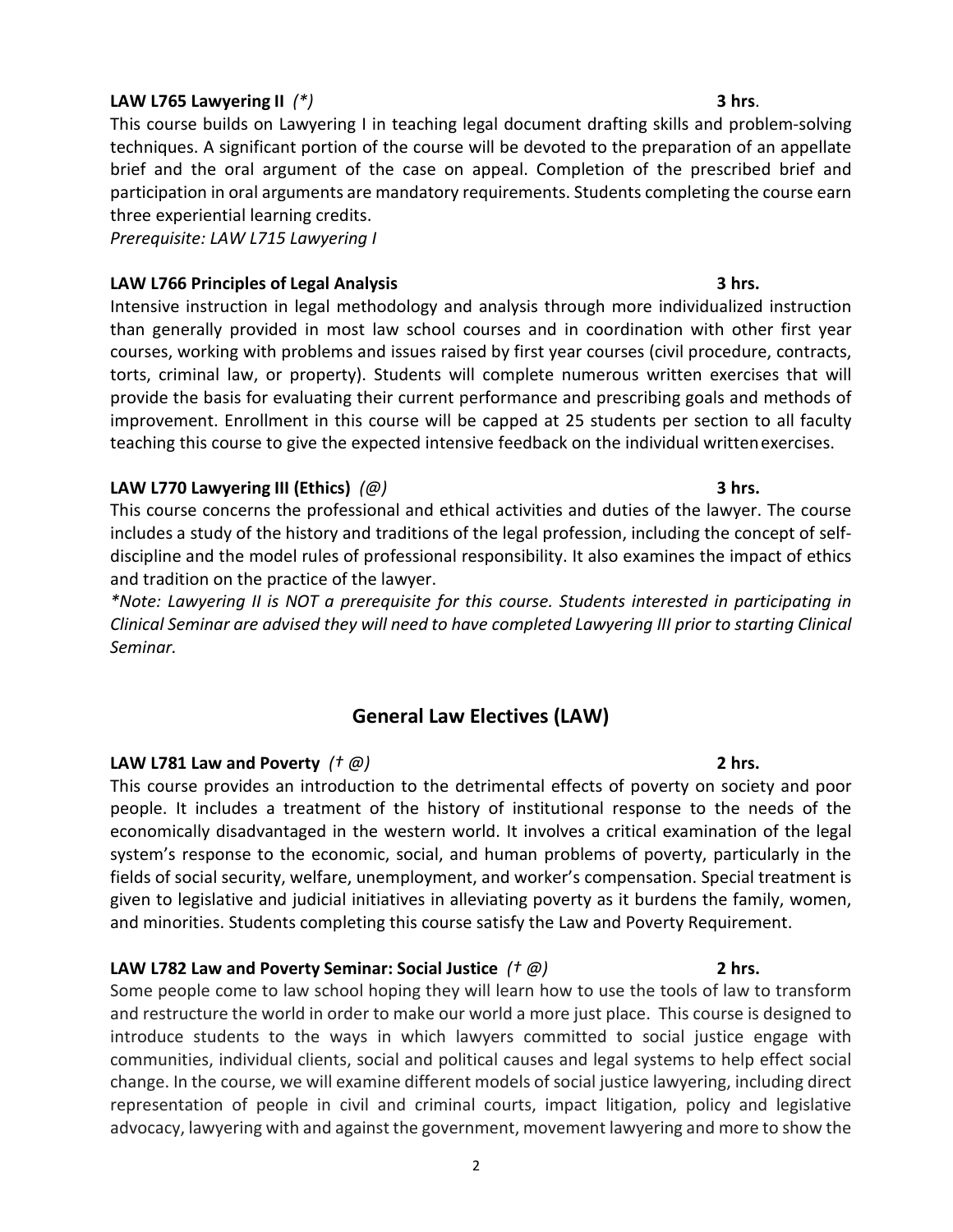many ways that lawyers can work with others toward social justice. Because this is a seminar, each student will be required to submit a paper for part of the final grade. Class participation will be part of the grade, as will occasional short reflection papers. Students completing this course satisfy the Law and Poverty Requirement.

### **LAW L805 Law of the European Union** *(@)* **3 hrs.**

This course introduces the basic principles of the European Community Law and the institutional structure of the communities with particular reference to the case law of the Court of Justice of the European Community.

### **LAW L812 Creditors' Rights and Bankruptcy** *(@)* **3 hrs.**

This course examines the problems of the debtor who does not pay his debts. The study includes processes available to the creditor for collection, competition among multiple creditors for the assets of the debtor, means of affecting a distribution of the debtor's assets among his creditors, means of rehabilitating the debtor, and the debtor's right to some measure of protection. More than half of the course is devoted to a study of the Bankruptcy Act since all aspects of the creditor/debtor problem are colored by the interaction of state created rights and the federal bankruptcy provisions.

### **LAW L817 Mediation and Arbitration** *(\*)* **3 hrs.**

This course is a survey of the various dispute resolution processes including mediation, arbitration, the mini-trial, and the summary jury trial. The overall objectives are to give students familiarity with these processes, basic skills in using them, and experience in how to help a client choose the most appropriate dispute resolution process. The class will include lectures, demonstrations, discussions, and simulations. In some years, the course may be taught as a seminar, where written work satisfying the writing requirement will replace a final examination. Students completing the course earn three experiential learning credits.

### **LAW L820 Employment Discrimination** *(@)* **3 hrs.**

This course surveys the various kinds of employment discrimination and the statutes, constitutional provisions, and Executive Orders which govern the rights and remedies available to employees who are subjected to discrimination on the basis of race, color, national origin, sex, religion, age and disability.

### **LAW L823 First Amendment** *(@)* **3 hrs.**

Students will examine the theoretical basis for constitutional protection of speech and religion and the analytical structure developed by the United States Supreme Court to determine the extent to which government may regulate or interfere with activities protected by the First Amendment.

### **LAW L825 Medical Malpractice** *(@)* **3 hrs.**

This course deals with the substantive and procedural aspects of medical malpractice. Through an examination of statutory and case law, combined with skills exercises, this course covers topics such as medical negligence, standard of care, causation, informed consent, respondeat superior, liability among providers, agency issues, and peer review.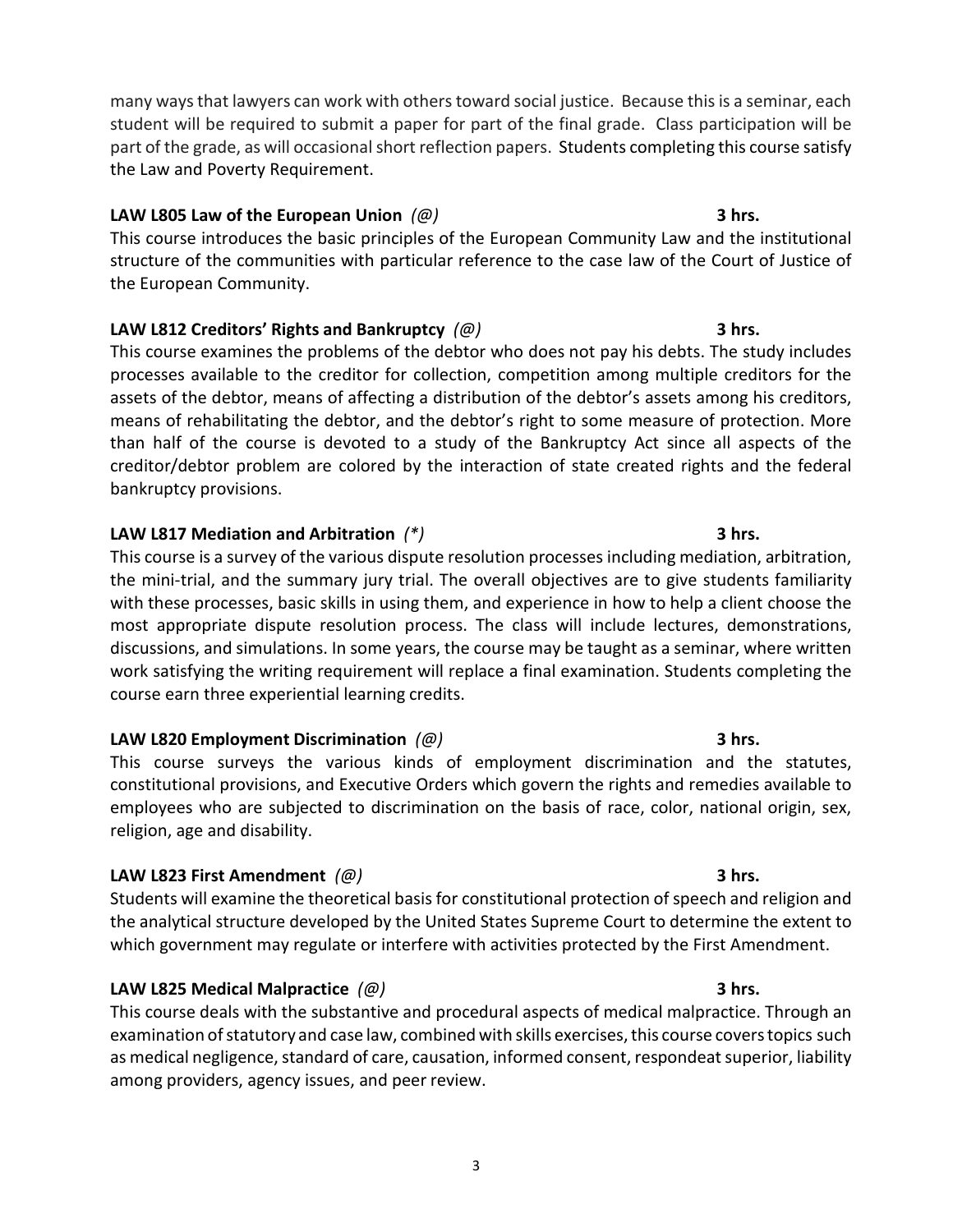### **LAW L826 Advanced Torts Seminar: Class Actions 2 hrs.**

This is a seminar devoted to gaining an understanding of class action and other "mass tort" litigation from both a practical and an academic perspective. Will cover alternative structures for litigation, class definition, other pleading issues; discovery; the certification process; trial and settlement issues.

*Prerequisites: LAW L705 Torts I and LAW L710 Torts II*

# **LAW L827 Contracts/Commercial Law Seminar: 2 hrs.**

### **Government Contract Law in the 21st Century**

This is a two-hour weekly class survey course in lecture and/or seminar format of the many issues involved in federal contract law, not contract law in general. Federal procurements boast of a multi-hundred billion-dollar marketplace annually. State run procurements often are modeled after the federal sector and add to this value. Bid protests, contract changes, special clauses in the Federal Acquisition Regulation, contract terminations, and claims are covered. Class attendance and participation (10%) are required. Normally, a take-home exam option is used for final grading (90%). Tulane and Loyola students are invited to register. Loyola will be the course situs this semester.

### **LAW L832 Immigration and Citizenship Law** *(@)* **3 hrs.**

This is the foundational immigration law course. It surveys the federal law of immigration and citizenship law. As currently taught it is a course that integrates the study of substantive law with a practice-oriented approach because it uses a case simulation and an administrative appellate brief exercise as the primary evaluation. Students interested in the certificate should take this course by the spring of their second year so that they've completed it before they sign up for immigration clinic. Successful completion of this course earns the student one skills credit.

### **LAW L834 Environmental Justice** *(†)* **3 hrs.**

This course examines the distribution of benefits and burdens in environmental protection, particularly as related to race and income. Students will examine facility permitting, risk assessment, administrative processes, anti-discrimination law, constitutional guarantees of civil rights and civil liberties, and community lawyering. Readings will include judicial opinions, law review articles, interdisciplinary materials, and situational case studies. Because southern Louisiana is a hotbed of environmental justice activity, the course will integrate important local issues and disputes. Students completing this course satisfy the Law and Poverty Requirement.

### **LAW L835 Natural Resources Law** *(@)* **(TENTATIVE) 3 hrs.**

Natural resource management presents extremely difficult and contentious issues of law and public policy. Major debates continue to rage over offshore drilling, the protection for biodiversity, and the management of commercial fisheries. This course provides an overview of the way in which our society allocates and regulates the use of several natural resources, including fisheries, wildlife, wetlands, petroleum, and lands of aesthetic beauty such as Yellowstone or Louisiana's fabled swamps. We will examine the major federal environmental statutes directed toward conserving natural resources, including the Endangered Species Act and the National Environmental Policy Act. The historical, constitutional, and economic underpinnings of natural resource law will also be addressed. This is a tentative online course being taught synchronously, pending approval.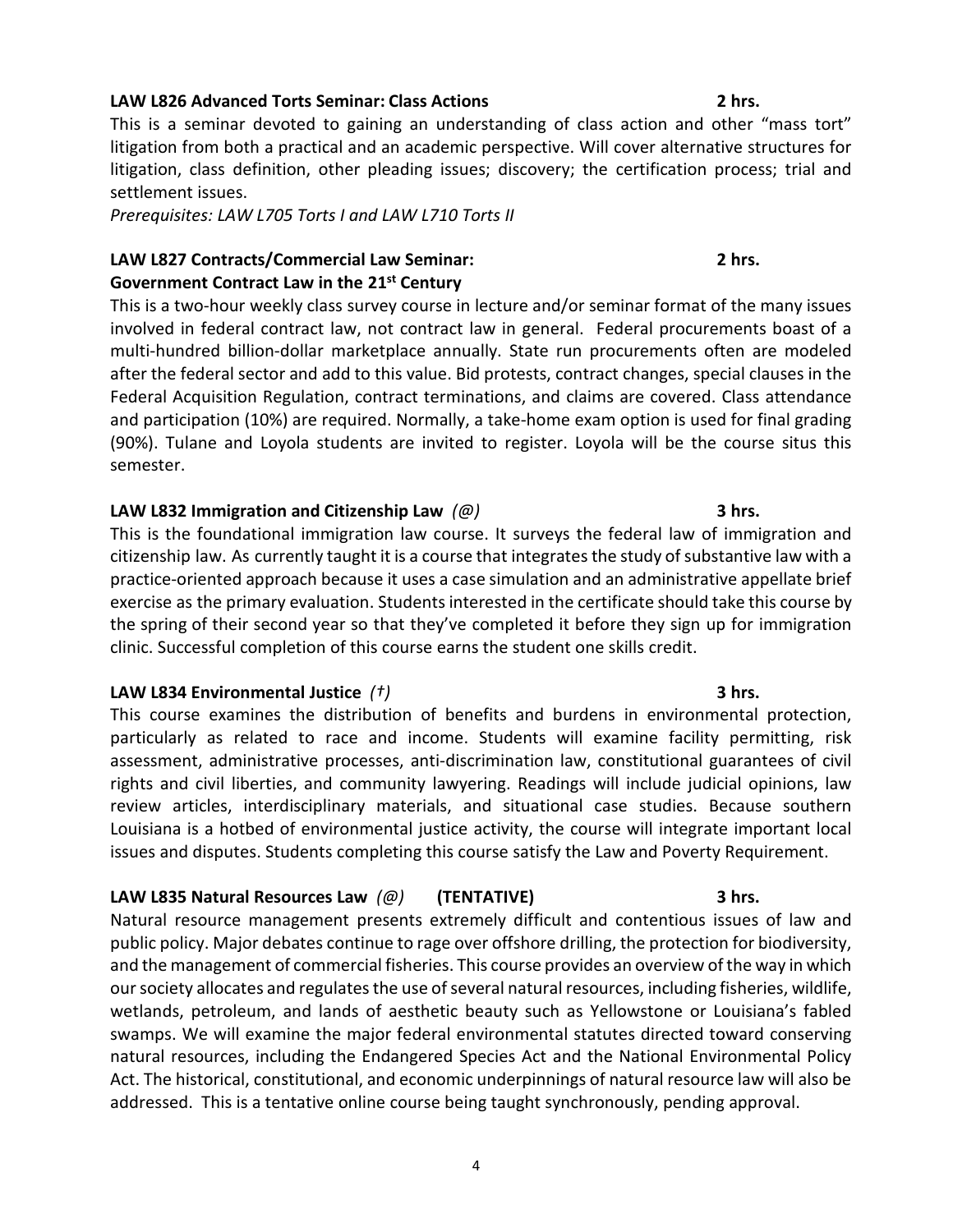### **LAW L838 Oil and Gas Law** *(@)* **3 hrs.**

This course involves a specialized study of the nature of interests in oil, gas, and other minerals, including the remedies of the owner against the adjoining landowner and the trespasser, the nature of the mineral contract, sale and reservation of mineral rights, prescription of mineral rights, and the mineral lease. The course also may include a study of the conservation laws pertaining to minerals and the regulations of the Louisiana Conservation Commissioner and of the Federal Energy Regulatory Commission, the leasing of state and federal public lands, operating and production agreements, special contractual agreements relative to mineral exploration and development, deviations from standard provisions in mineral leases and instruments creating or conveying mineral servitudes and royalties, and an introduction to some of the special tax problems of owners and producers of minerals. The Louisiana Mineral Code is given coverage in all areas.

### **LAW L842 Courts in a Federal System 3 hrs.**

This course deals with requirements of Article III of the United States Constitution such as standing, ripeness, and mootness. A major portion of the course is devoted toproblems relating to concepts of federalism and comity between the state and federal systems. The class also analyzes the relationship between the branches of the federal government. For example, the extent to which Congress may withdraw jurisdiction from those courts and the power of the court to review actions of coequal branches are issues receiving attention. The course also offers a review of jurisdiction based on the existence of diversity and a federal question. The course also covers some of the following subjects: the Erie problem, suits against state officials and the state, abstention, injunctions against state proceedings, and review of state court judgments.

*Although not required, courses LAW L725 Civil Procedure I and LAW L750 Constitutional Law are recommended before taking this course.*

### **LAW L844 Administrative Law** *(@)* **3 hrs.**

This course focuses on the law and procedures relating to federal agencies. Federal and state administrative agencies affect virtually every aspect of our daily life. Indeed, the administrative state is sometimes called the "fourth branch" of government. Often invisible to the public, these agencies are responsible for regulating and enforcing laws regarding the environment, national security, food and drugs, labor relations, international trade, telecommunications, intellectual property, and zoning (to name but a few). Knowledge of regulations—and how they are enacted is essential for practicing attorneys in almost any field.

This course does not focus on the law of any one agency, but instead analyzes the procedures and principles common to all federal agencies. Accordingly, students will examine the sources of agencies' authority (both statutory and constitutional), the limits of their powers, the procedures they must follow in rulemaking and adjudication, and judicial review of agency actions.

### **LAW L846 Seminar in Scholarly Writing 3 hrs.**

This seminar is open to candidates of a Loyola law review who are currently writing a law review comment. Others may enroll with instructor's approval. Students enrolled in this seminar will write and edit one substantial law review comment and, in addition, evaluate and editthe writing of other students. Students will be evaluated on the basis of their research, writing, and editing skills.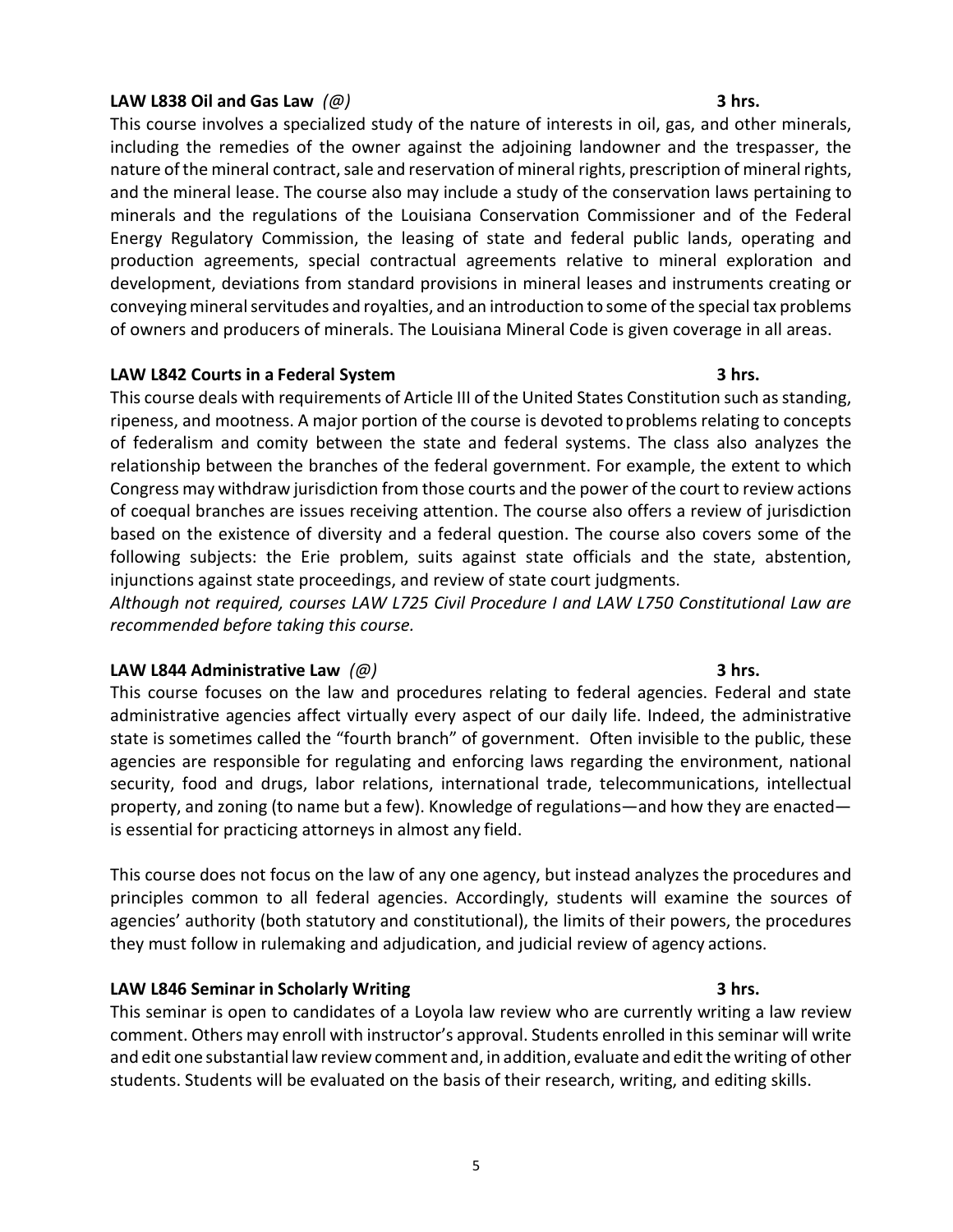### **LAW L852 Maritime Personal Injury (previously Admiralty II) 3 hrs.**

This course builds on the basic Admiralty I course and develops the requirements for seaman status under the Jones Act, seaman's remedies, maintenance and cure, the warranty of seaworthiness, Death on the High Seas Act as well as the defenses available. The course also explores the jurisdictional requirements of the Longshore and Harbor Workers' Compensation Act and its incorporation as a remedy under the Outer Continental Shelf Lands Act, remedies of maritime employees and obligations of maritime employers. In addition, students will learn the administrative process of the Longshore Act.

*LAW L864 Admiralty I is a preferred but not mandatory prerequisite.*

### **LAW L862 Criminal Law Seminar: White Collar Crime 2 hrs.**

This course is designed for students with an interest in advanced criminal law practice, particularly the growing legal field of white-collar crime. This seminar course will introduce students to the substantive law of white-collar crime, as well as the practice, procedure, and strategy concerning federal white-collar criminal investigations and prosecutions. Topics include the definition of and theory behind white collar crime; grand jury law and practice; corporate criminality; prosecutorial discretion; plea bargaining; grants of immunity, privileges, and other common defenses; charging decisions and drafting of indictments; sentencing and the goals of punishment; and substantive law topics including conspiracy, mail and wire fraud, RICO, money laundering, and forfeiture. In addition to learning the substantive law, students will focus on the practical skills required to be an effective white-collar crime practitioner. Students will discuss the theory and background of the U.S. Sentencing Guidelines in detail, and then spend time learning how the Guidelines are applied in white collar cases. Students will have several guest speakers during the semester, including a federal prosecutor, a member of the judiciary, and other white-collar defense practitioners.

### **LAW L873 Taxation of Partnerships and Other Pass-through Entities 3 hrs.**

This course involves a study of the tax treatment of the formation, operation, and termination of pass-through entities including partnerships, limited liability companies, and subchapter S corporations. Class discussion will focus on the study of the Internal Revenue Code and Regulations and solving problems a taxpayer must deal with in practice. *Prerequisite: LAW L980 Income Taxation*

### **LAW L875 State and Local Taxation** (@) **2 hrs.**

This course considers the varieties of taxation imposed by state and local governments including: property taxes, business taxes, sales and use taxes, and the various exemptions. Tulane and Loyola students are invited to register. Loyola will be the course situs this semester.

### **LAW L876 Conflict of Laws 3 hrs.**

This course deals with the law relating to transactions with elements in more than one state. Emphasis is placed upon the problems of choice of laws to be applied in a given situation where the laws of the states involved differ. This problem is examined with respect to actions in tort, worker's compensation, contract, family law, and decedents' estates. Consideration is given to constitutional issues, the theoretical bases for the choice of laws, and questions relating to the jurisdiction of courts and the enforcement of foreign judgments.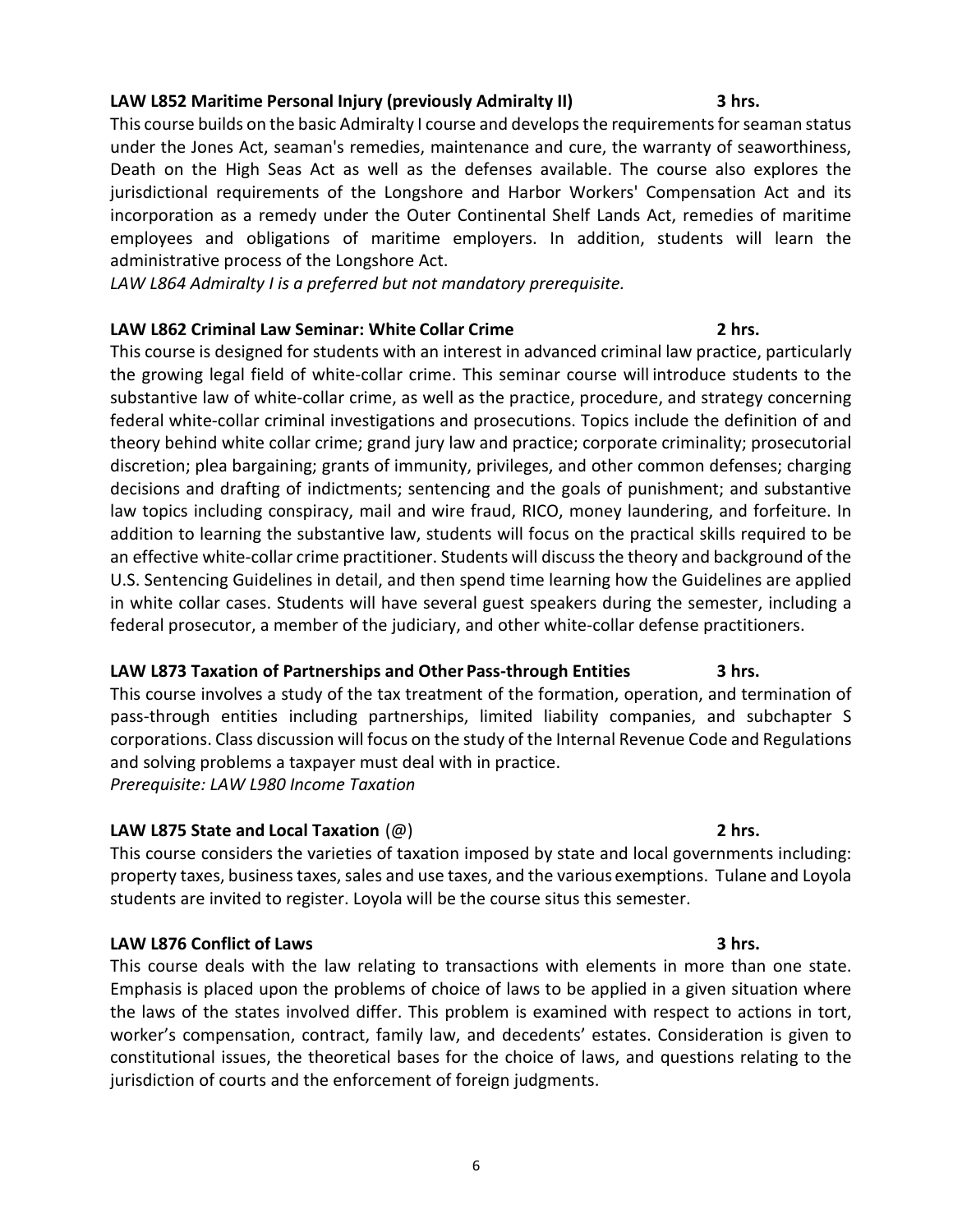In the last 40 years, relatively rapid changes in the law have dramatically affected the lives of lesbian, gay, bisexual, and transgender people. As recently as 1986, the Supreme Court held that the Constitution permitted states to criminalize homosexual conduct. Lesbian, gay, bisexual, and transgender individuals were frequently denied custody or visitation rights, and only a few U.S. jurisdictions provided legal protections from discrimination in employment, public accommodations, or housing. Yet by 2015, the Supreme Court had held that the Constitution requires states to recognize same-sex marriage, and in 2020 the Court further held that Title VII protects individuals from employment discrimination based on sexual orientation or transgender status. This seminar will examine the developments in the law that affect people who identify as LGBTQ and will examine how the state regulates the conduct and lives of individuals with differing sexual orientation and gender identities.

During the course, we will discuss:

- the definition of sexual orientation, gender identity, and other terms often used to describe members of the LGBTQ community;
- constitutional jurisprudence regarding substantive due process, the right to privacy, and the Equal Protection Clause;
- First Amendment claims by persons seeking to assert an LGBTQ identity as well as First Amendment protections for individuals expressing objections to homosexuality or transgender status;
- relevant statutory anti-discrimination protections;
- the law governing state recognition of gay and lesbian couples and marriage; and
- current developments in family law that affect LGBTQ individuals, including laws regarding adoption and parenting, assisted reproductive technology, and surrogacy.

### **LAW L879 Admiralty Seminar: Marine Insurance 3 hrs.**

The purpose of this course is to introduce students to principles of insurance in general and marine insurance, in particular. The provisions and coverage of the standard hull policy will be explored including admiralty jurisdiction for marine insurance and applicable law as well as concepts of "utmost good faith," warranties, perils of the sea, the Inchmaree clause, salvage, the sue and labor clause, total and constructive total loss and collision damage. Also, coverage under the Protection and Indemnity insurance policy and coverage afforded by Protection & Indemnity Clubs for liability for personal injury and death of seamen and non-seamen, damage due to striking a fixed object, litigation expenses, and state direct action statutes will be examined. Time permitting coverage for damage due to pollution will be surveyed. *LAW L864 Admiralty I and/or LAW L852 Maritime Personal Injury (Admiralty II) are beneficial but not a prerequisite.*

### **LAW L880 Entrepreneurship** *(\*)* **3 hrs.**

This primarily experiential course pairs third year law students with: (1) mentors in the New Orleans legal community who practice corporate law, with an emphasis on early stage ventures, and (2) early stage ventures, both for profit and non-profit, who are in need of legal service. Under the supervision of mentors, students will prepare basic transactional legal documentation for early stage ventures in the local community. Enrollment is limited and preference is given to students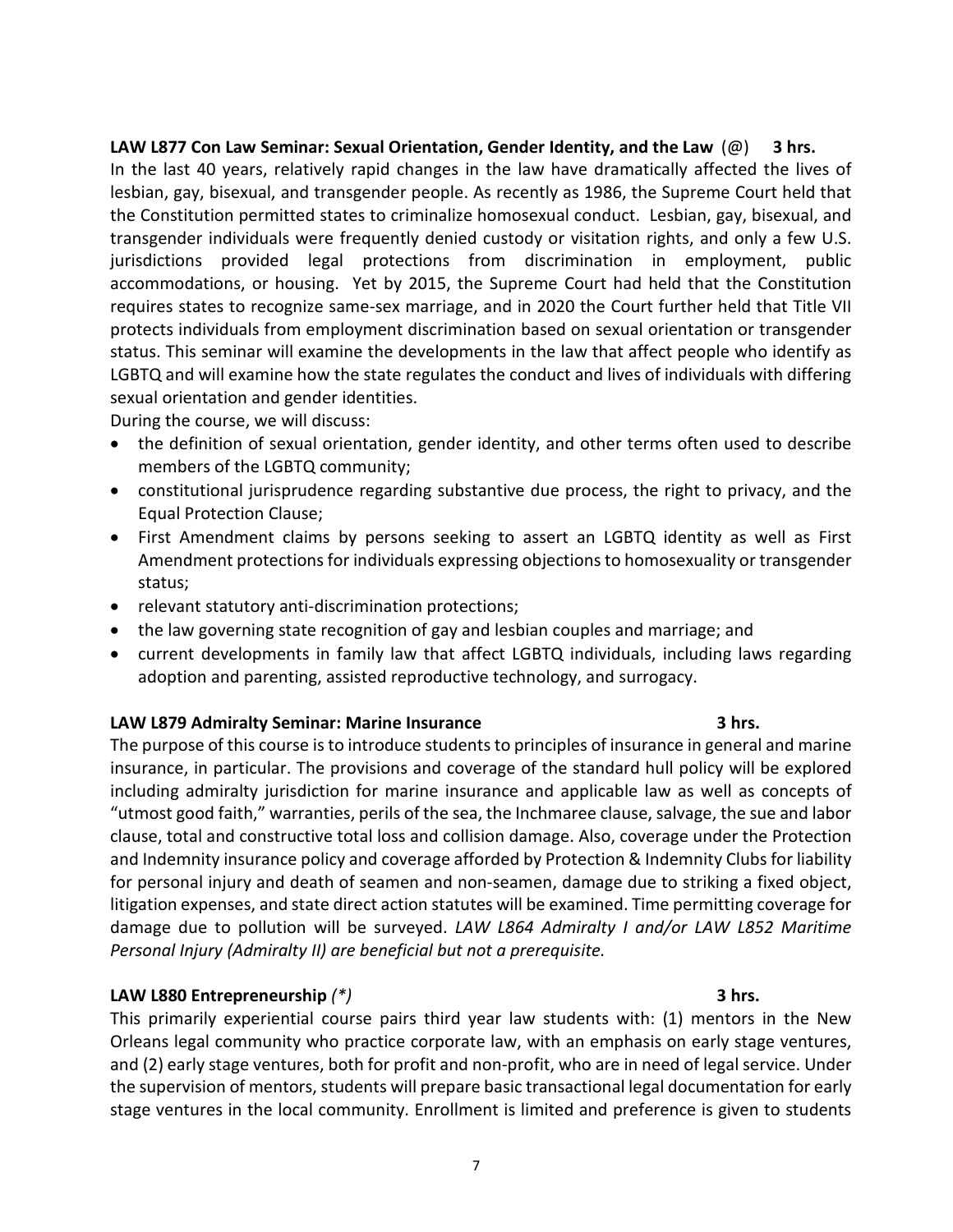who have successfully completed Business Planning (L867). Professor approval required. Students completing the course earn three experiential learning credits. *Prerequisite: LAW L746 Business Organizations I*

### **LAW L885 Gender Law in Practice** *(\* † @)* **3 hrs.**

Students in this course explore gender law in a variety of contexts, and develop practice-skills through a simulation. Students explore issues of gender through individual and small-group presentations and practice-oriented exercises. Practice exercises include drafting a complaint, taking a deposition, and researching and writing substantive motions. At the end of the course, students will produce a portfolio of their work that may be used in pursuing employment. Students completing the course with a C or above earn one skills credit and three experiential learning credits, and satisfy the Law and Poverty Requirement.

### **LAW L886 Environmental Law Seminar: Climate in the Courts 2 hrs.**

The Intergovernmental Panel on Climate Change predicted a surge of climate litigation over a decade ago. In 2007, the United Nations body of scientists noted that, as policymakers continued to delay climate action and fossil fuel use and production continued to accelerate, the result would be mounting climate-related loss and damage suffered by individuals and communities that would lead them to resort to judicial challenges. The IPCC turned out to be quite prescient: Cases seeking to hold governments and companies to account for climate harms have become a global phenomenon. The litigation surge continues to grow larger, expanding across jurisdictions and venues, and invoking international, national, and local laws.

In this seminar, students will explore this critical and fascinating development as it continues to gain momentum. Climate in the courts, in legal arguments, and in legal opinions will increasingly become the norm, rather than the exception. This seminar will thus provide students with the opportunity to deeply engage both with this global phenomenon and with the role of courts as institutions charged with upholding the rule of law. In the process, students will hone the essential legal skills not only of closely reading and critically analyzing legal arguments and judicial opinions, but also of developing strong, creative legal arguments that press courts to exercise their duty to impose legal responsibility on governments and companies in our new climate reality.

### **LAW L896(051) Professional Seminar: Privacy Law 2 hrs.**

Privacy issues now take center stage in corporate America with many companies now maintaining a CPO- Chief Privacy Officer. Compliance requires knowledge of several federal and many state statutes, and regulatory regimes as well as knowledge of privacy issues imposed from across the Atlantic by the EU. This seminar will address the following topics: Big Data, financial privacy, FCRA, GLBA, FTC privacy and security regulation; Identity theft, online behavioral advertising; First Amendment limitations on privacy regulation; Data breaches, data breach notification statutes; Privacy of video watching and media consumptions; CFAA, enforcement of privacy policies, marketing use of data, and more. This is an online synchronous course.

### **LAW L896(052) Professional Seminar: The Intersection of Law, Policy & Politics 2 hrs.**

"The Intersection of Law, Policy & Politics" is a public law course designed to introduce you to the ways in which the law informs, impacts, and intersects with governmental and political decisionmaking. This interdisciplinary course will provide a broad overview of legal concepts that arise in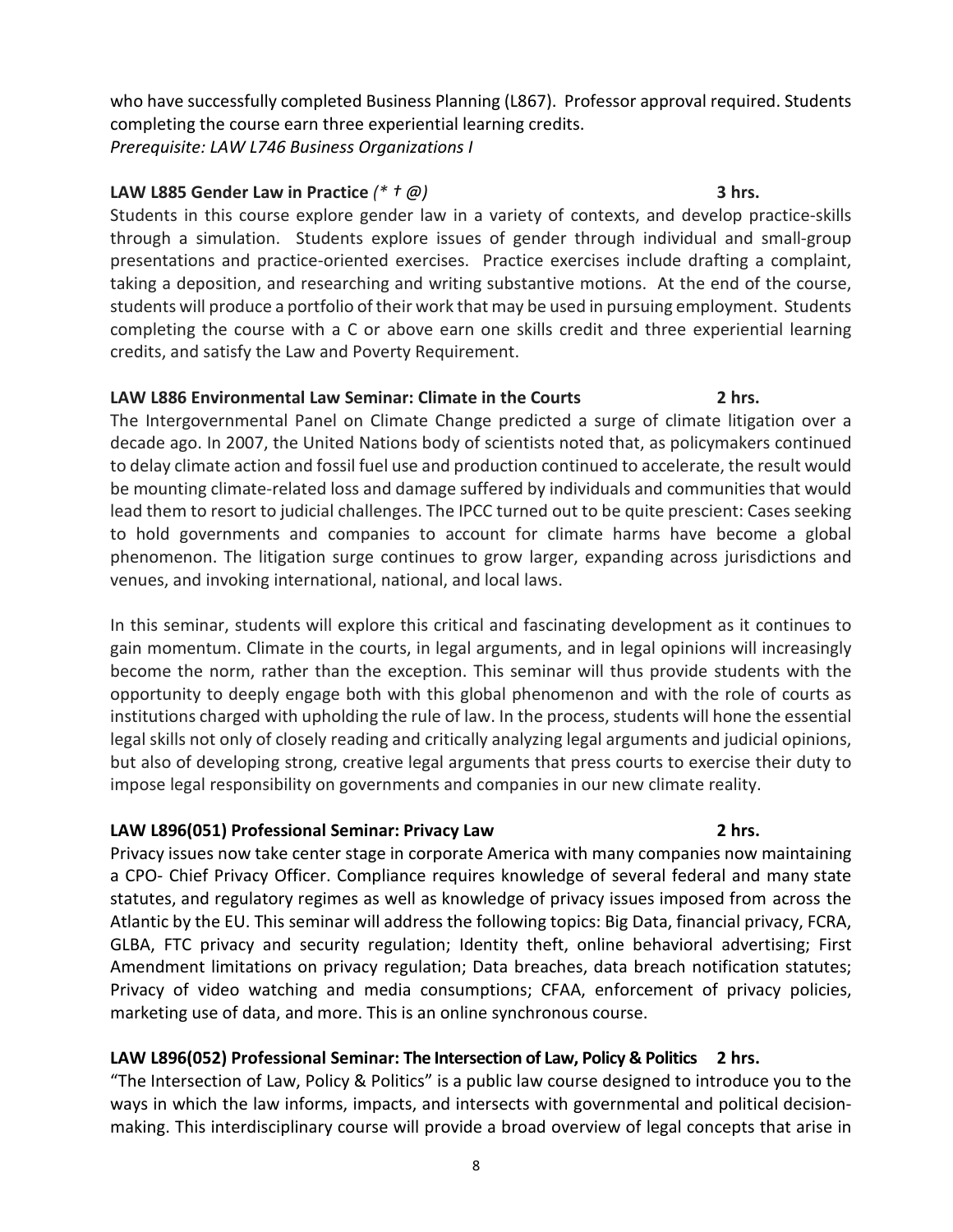the public policy and electoral arenas, with a tour of topical executive, legislative, and judicial branch subjects that arise at the federal, state, and local levels. The goal of the course is to provide students with the practical knowledge necessary to utilize their law degree to effect change in government by creating policy and shaping the political process.

## **LAW L897 Clinical Seminar – Live Client Clinic** *(\* †)* **5 hrs.**

Students participate in clinic orientation before the start of classes, after which they are sworn in to practice law as a Student Practitioner under the supervision of a Clinic Professor. Clinic students are assigned civil or criminal cases with jurisdiction in municipal, state, federal and/or administrative courts. Student Practitioners are expected to represent clients from the point of their case assignment through final disposition or the end of the course, whichever comes first. Representation includes, but is not be limited to, client interviews, fact investigation, informal and formal discovery, drafting and filing of pleadings, legal research, writing of fact and legal memoranda, communications with opposing counsel, court appearances, including trial and appellate work, and law office management. Student Practitioners must devote a minimum of 15 hours per week to clinic class and case work in this course.

Standard participation is two full semesters during the fall and spring semesters of the 3L year; however, certain sections of Law Clinic are offered for one semester only. For each semester of Law Clinic that a student successfully completes, he or she will earn five credit hours, letter graded, three skills credits, and five hours of experiential learning credits. *Prerequisite: LAW L770 Lawyering III (Ethics)*

# **LAW L900 Academic Externship** *(\*)* **1 or 2 or 3 hrs.**

This experiential course allows students to earn credit for legal work performed while placed with a government agency, legal non-profit, or court. Second- and third-year law students in the upper three-quarters of their class and in good standing may apply to participate in this program. Students must receive an offer from a qualifying placement and instructor approval to enroll. This course cannot be used to satisfy the writing requirement. This is a pass/fail course with a regular classroom component. The extern must be willing to devote at least 60 hours of work per credit hour during the semester to this course. Students completing the course earn experiential learning credits equivalent to the credit hours earned in the course.

*Under no circumstances may a student elect any combination of course numbers LAW L898, G898, LAW L899, G899, and LAW L900 that would result in more than six hours.*

# **LAW L902 Elder and Disabled Law** *(@)* **2 hrs.**

This seminar is devoted to the introduction of a variety of topics that impact the elderly, the disabled, and their families. The course will cover topics such as power of attorney, interdiction, capacity, elder abuse, geriatric care management, nursing home rights, end of life care, and successions.

# **LAW L906 Advanced Legal Research** *(\*)* **3 hrs.**

This practical, skills-based course is designed to help prepare students for practice or future study by building on the research techniques presented in Lawyering I. Advanced Legal Research focuses on the effective use of electronic and print legal research tools and examines existing sources for both legal and non-legal information of interest to lawyers. Students will receive advanced training on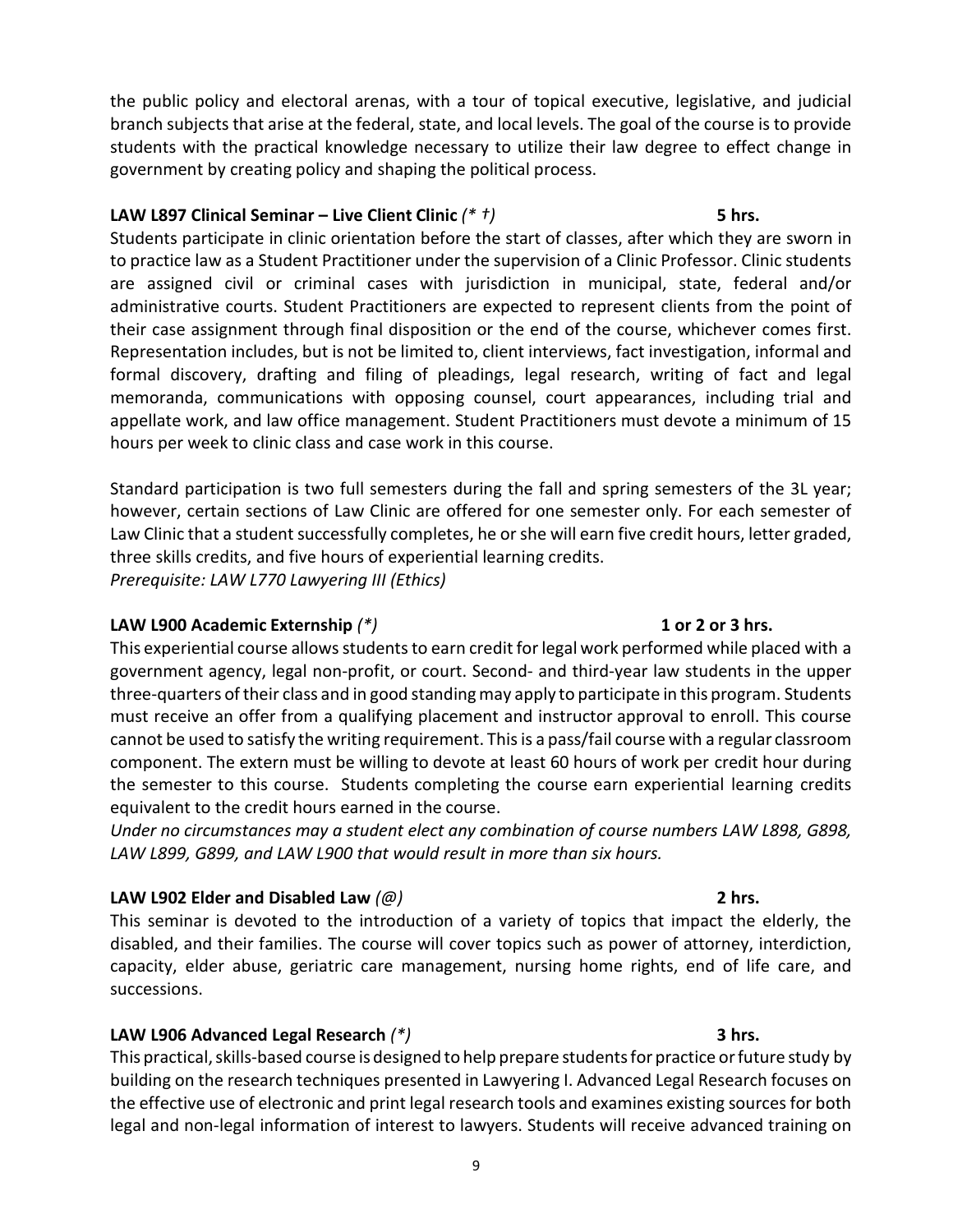comprehensive proprietary online research systems (Westlaw, Lexis, and Bloomberg Law), and be introduced to specialized online systems (ProQuest, BNA, and CCH Intelliconnect). This course will provide coverage of selected research subjects, including statutory research, legislative history, administrative and regulatory research, practice aids, research strategies, and various specialized areas, such as an introduction to international/foreign research sources. The focus is on the practical application of research resources in various areas, for instance compiling a legislative history, drafting a comment to a regulation, or compiling a company profile. Assessment is based on five experiential learning exercises and a final project, and students should be prepared to present their work in a professional format (both orally and in writing). Students completing the course earn three experiential learning credits.

**LAW L911 Introduction to American Indian Law: Overlapping Jurisdictions** *(@)* **3 hrs.** Introduction to American Indian law examines its legal and historical bases. Focus will be on delineating intersections of federal, tribal, and state law: jurisdiction, social services such as child protection, placement and adoption, gaming, civil law, treaty law, and criminal law. Illustrative case law, legislative, and scholarly studies are used to enhance student learning. Issues that apply to Indian law in Louisiana are introduction. Research allows students to familiarize themselves with source materials. [Note: Indian law is defined as laws created by federal, tribal and state governments, their implementation, and adjudication that encompass American Indians.]

### **LAW L912 Health Law II: Access, Regulation, Compliance and Strategy** *(@)* **3 hrs.** This course explores key legal and regulatory concepts and issues impacting the delivery of healthcare in the United States. Topic areas will include, but are not limited to, state and federal regulation of health care providers and institutions including the Stark Law, and the Federal Anti-Kickback Statute, patient and provider rights and obligations, public and private insurance systems including the history of Medicare and Medicaid; business and legal issues that arise in the provision of healthcare including a detailed look at the regulatory environment surrounding any healthcare provider; and a detailed discussion of the Patient Protection and AffordableCare Act. The course will examine, as a whole, the healthcare industry and the relevant laws and regulations that govern its operation from two very different perspectives-a physician's perspective and the hospital's perspective.

*There are no prerequisites to this course but it is preferred that students have completed LAW L807 Introduction to Health Law.*

### **LAW L914 Healthcare Compliance** *(@)* **3 hrs.**

This course explores the laws and regulations that govern the provision of healthcare in the United States and the compliance programs to ensure safe care. Students will be introduced to the elements of an effective compliance program and challenges in providing safe, high quality, compliant healthcare.

### **LAW L934 Detention and Removal Defense 2 hrs**.

Students learn the process and laws applying to detention and removal defense of immigrants. Topics will include the authority to detain and eligibility for release, classification of immigrants, grounds of inadmissibility and deportability and defenses against removal. Tulane and Loyola students are invited to register. Loyola will be the course situs this semester. *Prerequisite: LAW L832 Immigration and Citizenship Law*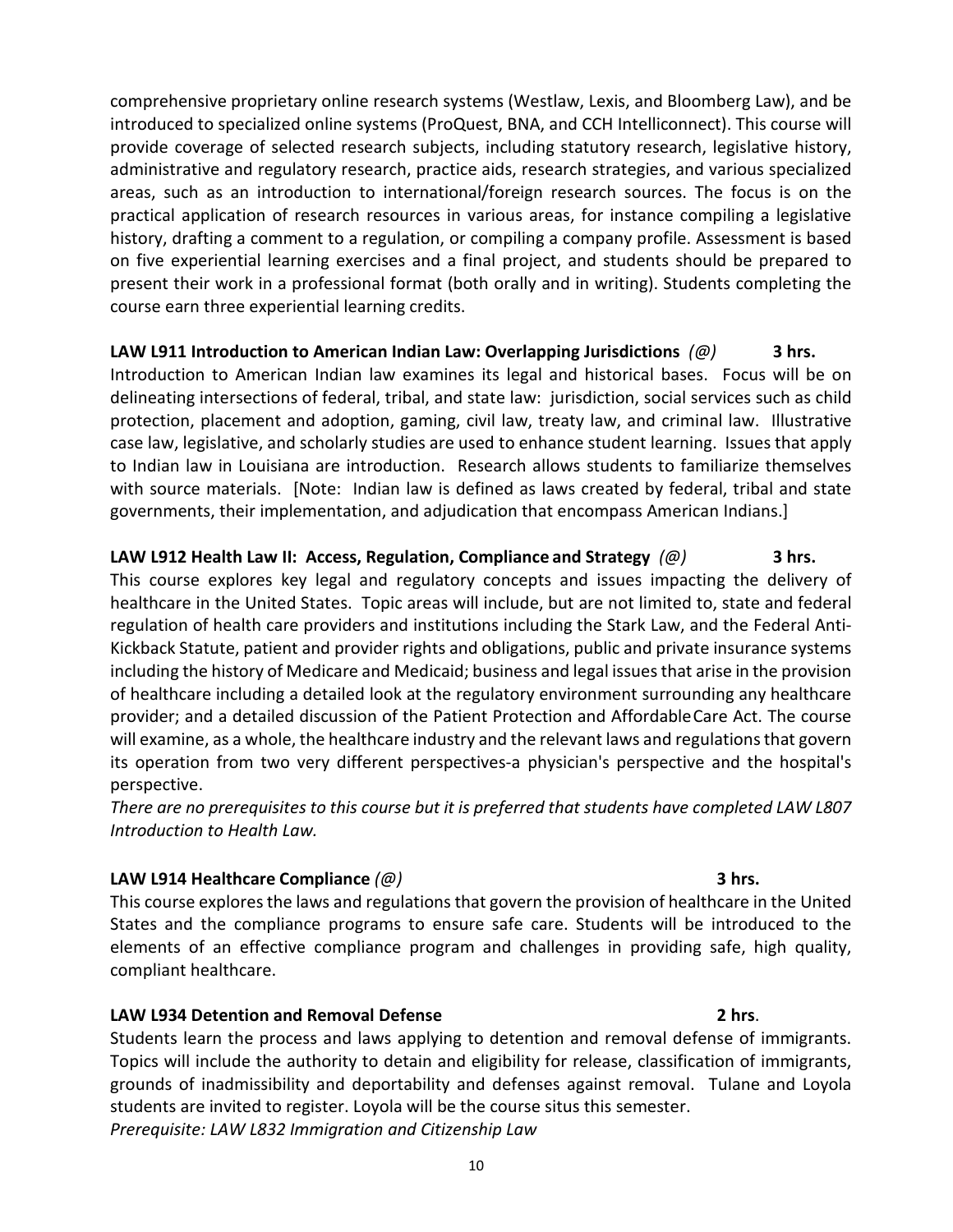**LAW L936 Immigration Justice: Practice, Policy, & Process (Business Immigration) 2 hrs.** The course provides a foundation in the practice of business immigration law with a focus on practical application, procedures, and statutory construction. Topics will include both nonimmigrant and immigrant employment-based immigration to the United States and employer compliance matters (such as I-9 compliance). We will also address the intersection of immigration with other practice areas of business and employment law. Familiarity with basic immigration concepts is recommended. In lieu of an exam, there is a presentation and a class project. *Prerequisite: LAW L832 Immigration and Citizenship Law*

## **LAW L967 Law and Technology Seminar 2 hrs.**

This course provides students with an overview of modern digital technologies and the legal doctrines most relevant to these industries. Students will obtain an overview of both networking technologies (the physical infrastructure of networks) and software applications that utilize networks. The course will also provide a specialized perspective on the intersection of these technologies with relevant aspects of intellectual property law, privacy law, cyberlaw, business law, and communications law.

*Completion of LAW L801 Intellectual Property is preferred, but not required.*

# **LAW L976 Environmental Law and Policy Lab** *(\*)* **3 hrs.**

This is a unique course in which students, individually or in teams, work under the supervision of skilled attorneys with years of city, state, federal and international environmental advocacy experience on a semester-long project with real non-profit, or community clients. Topics may include: oil and gas drilling, endangered species protection, climate change, urban agriculture, fisheries management, and more. The course walks students through the full process of representing a client on policy and/or legislative matters. Each class focuses on a specific skill drafting and signing client retainers, crafting legislation, lobbying, writing Freedom of Information Act requests, using press releases and radio/TV interviews—as an advocacy tool, and more. Activities may include: drafting agency regulations or state or federal legislation; organizing community action; and participating in stakeholder working groups, agency or legislative hearings, or other meetings and events. The course includes weekly discussions on procedure and related environmental law and advocacy issues, supplemented by guest speaker presentations. These complement the hands-on, "real work" activities and provide diverse experiences for students that will prepare them to engage in this field post-graduation. Space is very limited - usually up to six students. Enrollment requires Professor approval. Students completing the course earn three experiential learning credits.

# **LAW L980 Income Taxation** *(@)* **3 hrs.**

This course is an introduction to the principles of the federal taxation of income as it relates to individuals. It will focus on a number of concepts usually involving tax policy, gross income, property transactions, including gains, losses, non-recognition transactions, tax status, timing issues, deductions, credits, exemptions, and tax procedure. This subject is a bar requirement in many common law jurisdictions.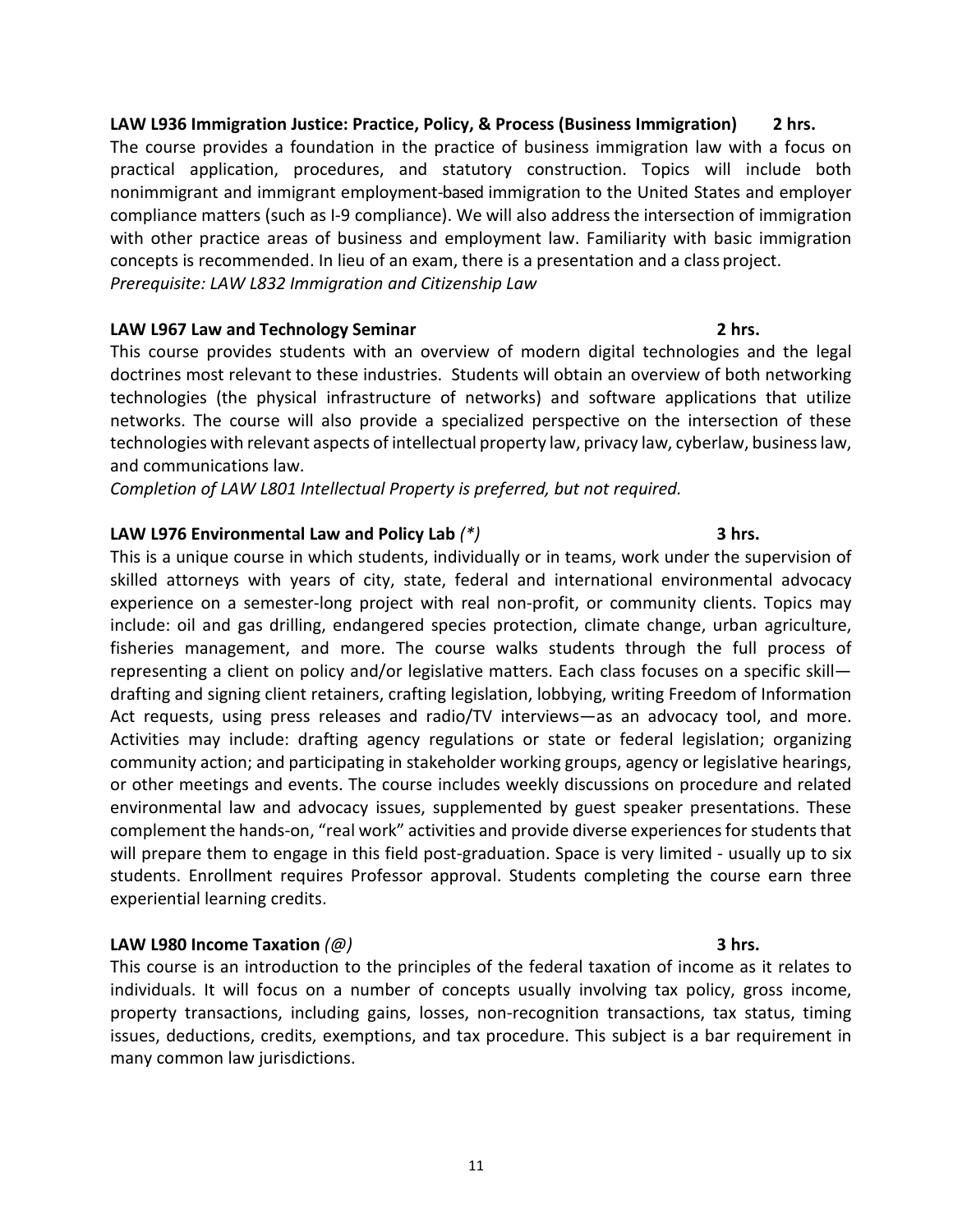# 12

# **Civil Law (LCIV)**

### **LCIV L706 Civil Law Property 4 hrs.**

This course provides a broad overview of the entire subject of civil law property as expressed in the Louisiana Civil Code, the Louisiana Revised Statutes, and Louisiana case law. The first half of the course introduces students to the basic building blocks of Louisiana property law, including the sources of Louisiana property law, the concept of ownership, the division of things, classification of things, accession, voluntary and involuntary transfer of ownership, occupancy, possession and acquisitive prescription, and real actions. The second half of the course addresses co-ownership and the basic dismemberments of and limitations on ownership, including the institution of usufruct, natural and legal servitudes, conventional predial servitudes, limited personal servitudes, and building restrictions. The course also samples cases, statutory sources of law, and commentary from other mixed jurisdictions and civil law jurisdictions.

### **LCIV L711 Conventional Obligations II 3 hrs.**

This course continues the study of Conventional Obligations that was begun in LCIV L710. Some of the covered topics will be Object of Contract, Damages and Putting in Default, Solidarity, and the Interpretation of Contracts.

*Prerequisite: LCIVL L710 Conventional Obligations I*

### **LCIV L725 Sales and Leases 3 hrs.**

This course is a continuation of the course in Conventional Obligations as to the particular contracts of sale and lease in respect to movable and immovable property.

### **LCIV L900 Civil Law of Persons** *(@)* **3 hrs.**

This course covers the Louisiana law of domicile, marriage, divorce, annulment, custody and alimony, legitimacy of children, parental authority over children, adoption proceedings, minority, tutorship, emancipation, and interdiction. Students completing this course earn one skills credit.

### **LCIV L920 Louisiana Donations and Trusts 3 hrs.**

This course deals with the capacity of persons to dispose and receive property by inter vivos and mortis causa donations, the legitime of forced heirs, and the formalities of testamentary dispositions. Students are introduced to the basic principles of trust law, as adopted by statute in Louisiana. Topics covered include the nature, creation, and elements of a trust, as well as its administration, termination, and modification. Students completing this course earn one skills credit.

### **LCIV L935 Louisiana Code of Civil Procedure 3 hrs.**

This course examines the Louisiana Code of Civil Procedure: Book I—Courts, Actions, and Parties; Book II—Ordinary Proceedings; Book III—Proceedings in Appellate Courts; Book IV—Execution of Judgments; Book V—Summary and Executory Proceedings; Book VI—Probate Procedure; Book VII—Special Proceedings (e.g., Attachment, Sequestration, and Injunction); Book VIII—Trial Courts of Limited Jurisdiction; and Book IX—Miscellaneous Provision and Definitions.